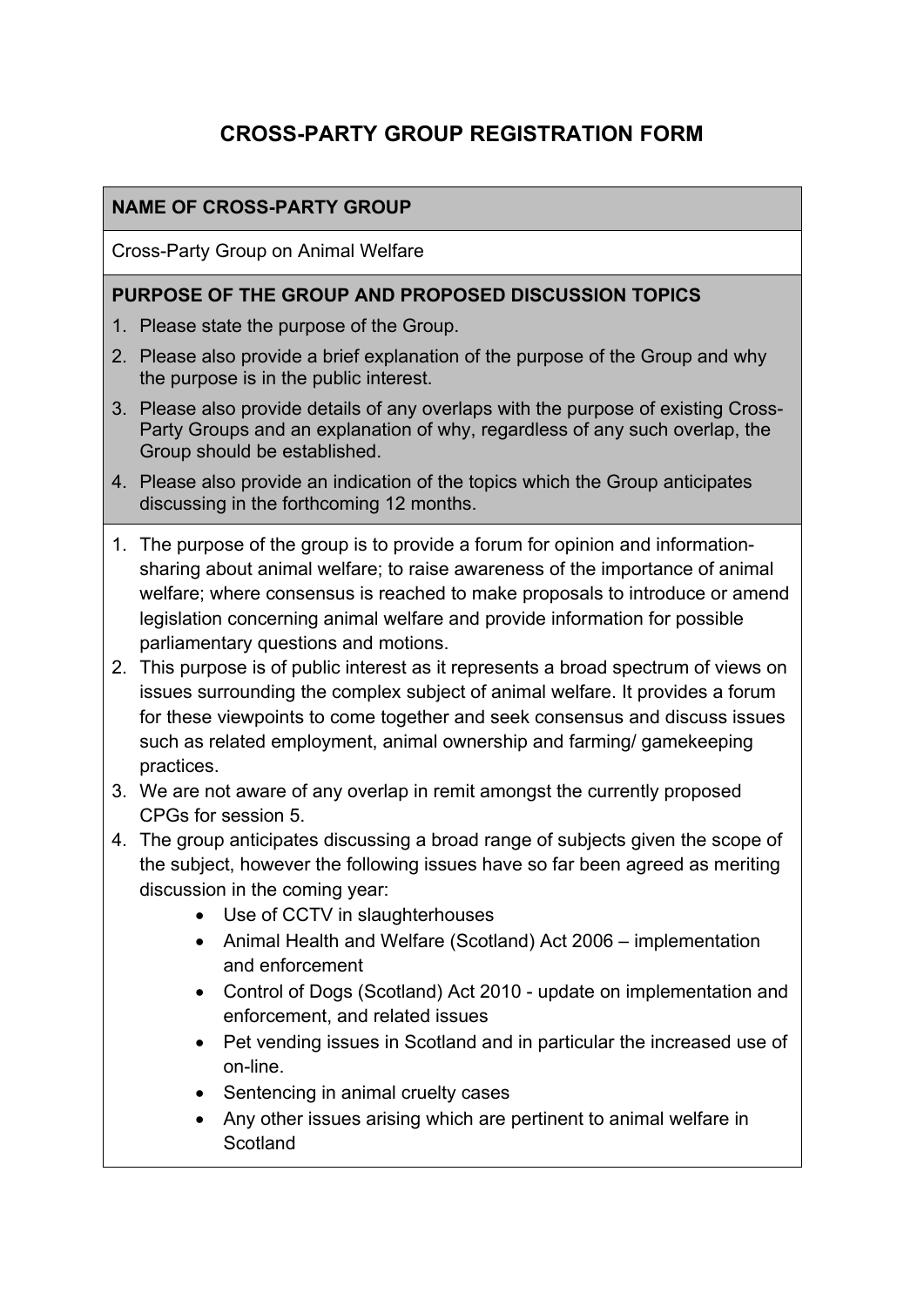## **MSP MEMBERS OF THE GROUP**

Please provide names and party designation of all MSP members of the Group.

Miles Briggs (Con)

Alex Cole-Hamilton (LD)

Christine Grahame (SNP)

Emma Harper (SNP)

Alison Johnstone (GRN)

Rona Mackay (SNP)

Gillian Martin (SNP)

Gail Ross (SNP)

Colin Smyth (Lab)

#### **NON-MSP MEMBERS OF THE GROUP**

For organisational members please provide only the name of the organisation, it is not necessary to provide the name(s) of individuals who may represent the organisation at meetings of the Group.

| Individuals   | <b>Edna Elliot-McColl</b>                                                                                                                                                                                                                                                                                                                                                                                                                                                                                                                                                                                                                                                                                                                                     |
|---------------|---------------------------------------------------------------------------------------------------------------------------------------------------------------------------------------------------------------------------------------------------------------------------------------------------------------------------------------------------------------------------------------------------------------------------------------------------------------------------------------------------------------------------------------------------------------------------------------------------------------------------------------------------------------------------------------------------------------------------------------------------------------|
| Organisations | <b>Animal Aid</b><br>Animal and Plant Health Agency<br><b>Animal Concern Advice Line</b><br>Association of British Riding Schools<br><b>Blue Cross</b><br><b>Born Free Foundation</b><br><b>British Association for Shooting and Conservation</b><br><b>British Deer Society</b><br><b>British Equine Veterinary Association</b><br><b>British Horse Society</b><br><b>British Small Animal Veterinary Association</b><br><b>British Veterinary Association</b><br><b>British Veterinary Nursing Association</b><br><b>Canine Concern Scotland Trust</b><br><b>Cats Protection</b><br><b>CATSCO</b><br><b>Compassion in World Farming</b><br><b>Cruelty Free International</b><br>Dog Warden Association Scotland<br>Dogs Trust<br>Edinburgh Dog and Cat Home |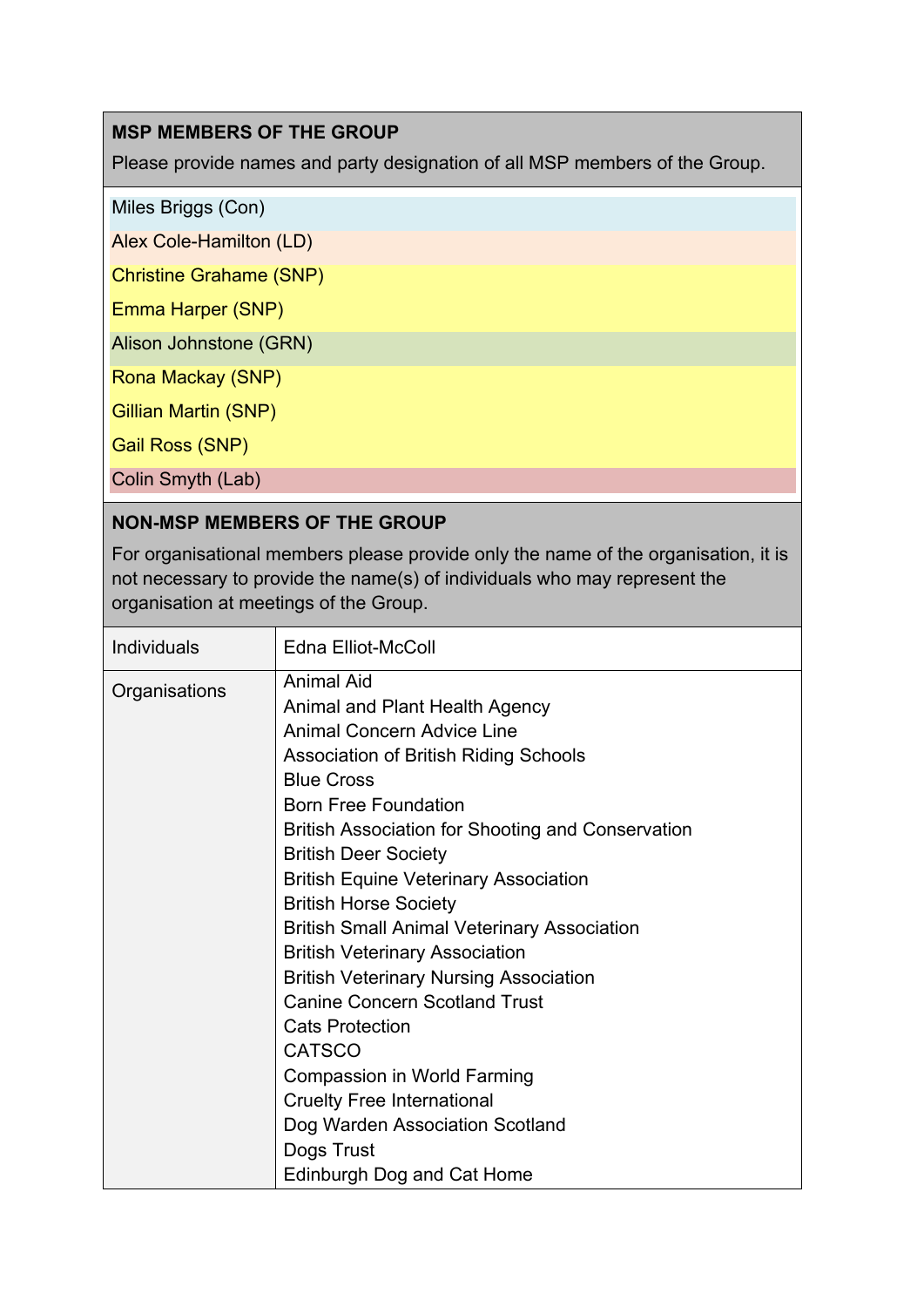| <b>Glo Wild</b>                                             |
|-------------------------------------------------------------|
| <b>Horse Rescue Scotland</b>                                |
| International Fund for Animal Welfare                       |
| Jeanne Marchig Centre for Animal Welfare                    |
| League Against Cruel Sports                                 |
| Local Authority Scottish Animal Health and Welfare Strategy |
| Group                                                       |
| <b>Marine Conservation International</b>                    |
| <b>National Farmers Union Scotland</b>                      |
| <b>National Wildlife Crime Unit</b>                         |
| <b>Network for Animals</b>                                  |
| One Kind                                                    |
| <b>Perth and Kinross Council</b>                            |
| <b>Rabbits Require Rights</b>                               |
| Royal Society for the Protection of Birds (RSPB)            |
| <b>Scotland's Rural College</b>                             |
| <b>Scottish Badgers</b>                                     |
| Scottish Countryside Alliance                               |
| Scottish Government (Rural and Environment Directorate)     |
| <b>Scottish Kennel Club</b>                                 |
| <b>Scottish Land and Estates</b>                            |
| Scottish Society for the Prevention of Cruelty to Animals   |
| The Kennel Club                                             |
| University of Aberdeen                                      |
| <b>University of St Andrews</b>                             |
| <b>Weimaraner Rescue</b>                                    |
| <b>World Horse Welfare</b>                                  |

## **GROUP OFFICE BEARERS**

Please provide names for all office bearers. The minimum requirement is that two of the office bearers are MSPs and one of these is Convener – beyond this it is a matter for the Group to decide upon the office bearers it wishes to have. It is permissible to have more than one individual elected to each office, for example, co-conveners or multiple deputy conveners.

| Convener                                                                             | <b>Christine Grahame MSP</b>           |  |  |
|--------------------------------------------------------------------------------------|----------------------------------------|--|--|
| Co- Deputy Conveners                                                                 | Alison Johnstone MSP & Colin Smyth MSP |  |  |
| Secretary                                                                            | Nicolle Hamilton, BASC Scotland        |  |  |
| Treasurer                                                                            | N/A                                    |  |  |
| <b>FINANCIAL BENEFITS OR OTHER BENEFITS</b>                                          |                                        |  |  |
| Please provide details of any financial or material benefit(s) the Group anticipates |                                        |  |  |